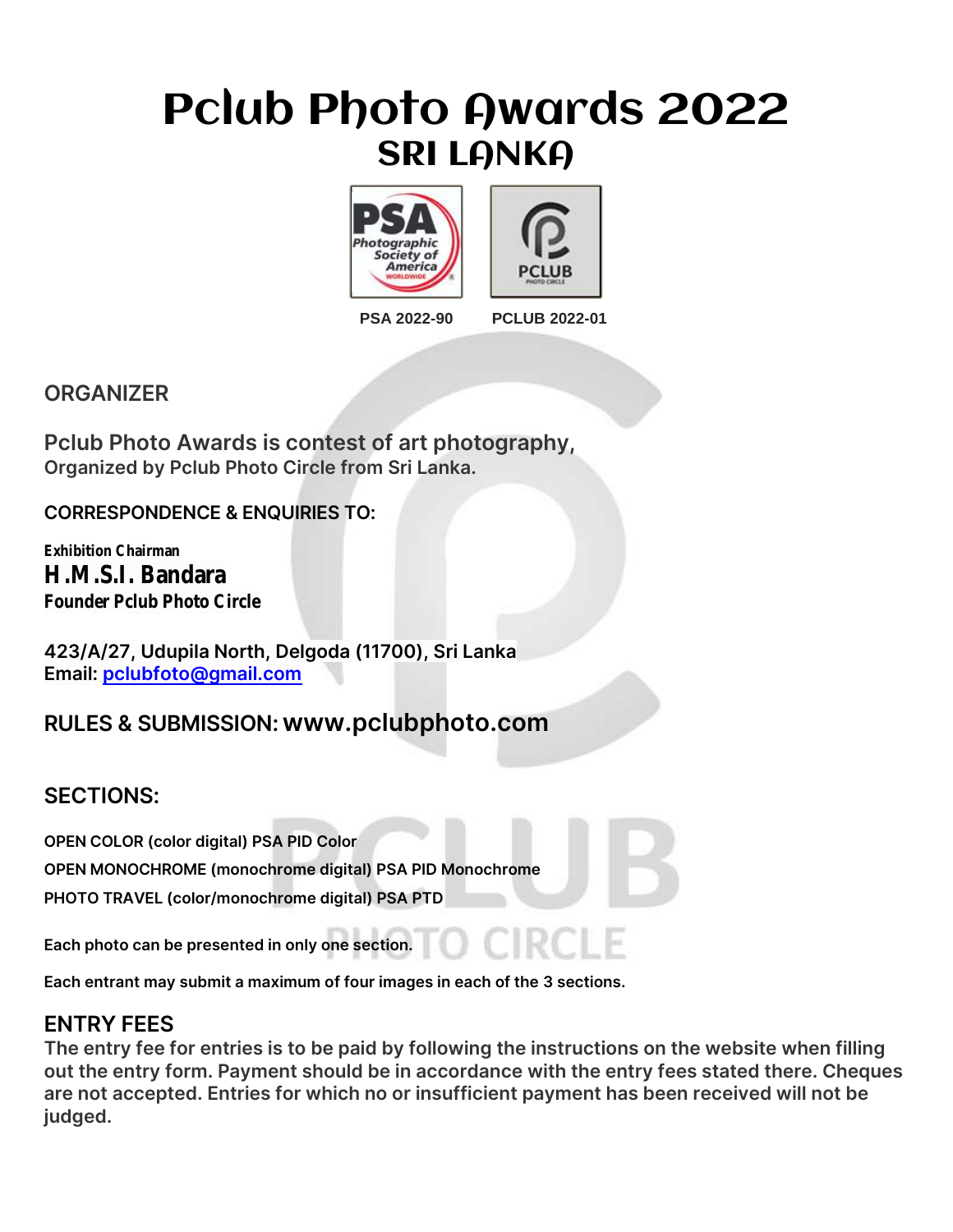#### **Entrance fee per person for the salon:**

| <b>FEES</b>                              | Any amount of sections   |
|------------------------------------------|--------------------------|
| <b>Structure</b>                         | <b>3 Sections</b>        |
| <b>Entry Fee</b>                         | <b>USD 10 / LKR 2100</b> |
| <b>Group Discount (Min. 10 Entrants)</b> | <b>USD 9 / LKR 1900</b>  |

**We accept payment in any currency, though during payment, PayPal would convert your currency to the above stated USD fees at its daily exchange rate.**

**Fees are the same for Foreign and Local (Srilankan) entrants.**

**Possible ways of payment:**

- **· PayPal transfer to anjunband@gmail.com (Preferred method)**
- **· H.M.S.I. Bandara , Sampath Bank (Delgoda Branch), A/C 120254743219 (Only**

**Srilankan Residents, and need to submit the payment slip via email : [pclubfoto@gmail.com](mailto:pclubfoto@gmail.com)**

#### **NON PAYMENT OF FEES**

**Entries for which no fee or part payments is received will not be judged.**

#### **CALENDAR:**

| <b>Closing Date</b>                 | - 18 January 2022  |  |  |
|-------------------------------------|--------------------|--|--|
| <b>Start Judging Date</b>           | - 30 January 2022  |  |  |
| <b>End Judging Date</b>             | - 08 February 2022 |  |  |
| <b>Notification</b>                 | - 22 February 2022 |  |  |
| <b>On-Line Gallery</b>              | - 08 March 2022    |  |  |
| Submit EDAS Reports - 07 March 2022 |                    |  |  |
| <b>Awards Sending</b>               | - 27 March 2022    |  |  |
|                                     |                    |  |  |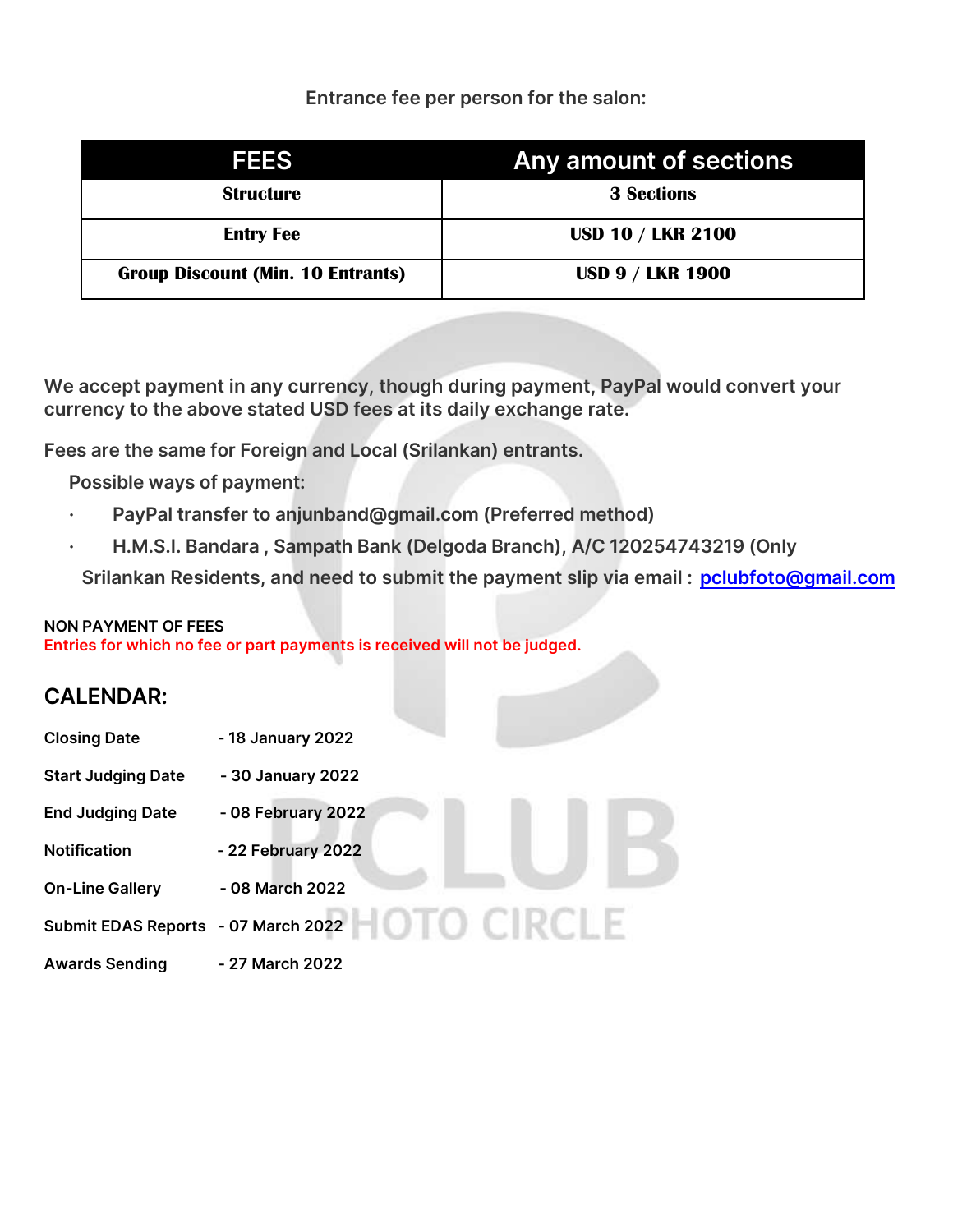**JURY:**

| <b>Sections</b>   | <b>Name</b>                                                        |  |
|-------------------|--------------------------------------------------------------------|--|
| PIDC / PIDM / PTD | Ovi D. Pop EFIAP/B, EPSA, (Romania)                                |  |
| PIDC / PIDM / PTD | Buket Ozatay EFIAP/d1, RISF5, AISF, MICS,<br>MUSPA, EPSA, (Cyprus) |  |
| PIDC / PIDM / PTD | Ashane Marasinghe EFIAP, (Sri Lanka)                               |  |

#### **AWARDS**

| <b>COLOR</b>             | <b>MONO</b>              | <b>TRAVEL</b>            |
|--------------------------|--------------------------|--------------------------|
| <b>PSA GOLD</b>          | <b>PSA GOLD</b>          | <b>PSA GOLD</b>          |
| <b>PCLUB GOLD</b>        | <b>PCLUB GOLD</b>        | <b>PCLUB GOLD</b>        |
| <b>PSA RIBBON</b>        | <b>PSA RIBBON</b>        | <b>PSA RIBBON</b>        |
| <b>15X PCLUB MERIT</b>   | <b>15X PCLUB MERIT</b>   | <b>15X PCLUB MERIT</b>   |
| E-CERTIFICATES           | E-CERTIFICATES           | E-CERTIFICATES           |
| <b>15X PCLUB DIPLOMA</b> | <b>15X PCLUB DIPLOMA</b> | <b>15X PCLUB DIPLOMA</b> |
| E-CERTIFICATES           | E-CERTIFICATES           | E-CERTIFICATES           |
| 2X CHAIRMEN CHOICE       | 2X CHAIRMEN CHOICE       | 2X CHAIRMEN CHOICE       |
| <b>E-CERTIFICATES</b>    | <b>E-CERTIFICATES</b>    | <b>E-CERTIFICATES</b>    |
| <b>3X JUDGES</b>         | <b>3X JUDGES</b>         | <b>3X JUDGES</b>         |
| <b>CHOICE</b>            | <b>CHOICE</b>            | <b>CHOICE</b>            |
| E-CERTIFICATES           | E-CERTIFICATES           | E-CERTIFICATES           |

#### *All E-Certificates will be send via email in pdf format*

**Total Awards 114**

**Acceptance Range 30-35%** 

**Above Judges will be scoring sections accordingly. It will be Online Judging (REMOTE) and the Salon Chairman will be responsible for all setups. Individual monitors will not be smaller than 23 inches (58 cm)**

**CATALOGUE: Online PDF Catalog (Downloadable from Website)**

**RULES & SUBMISSION: www.pclubphoto.com**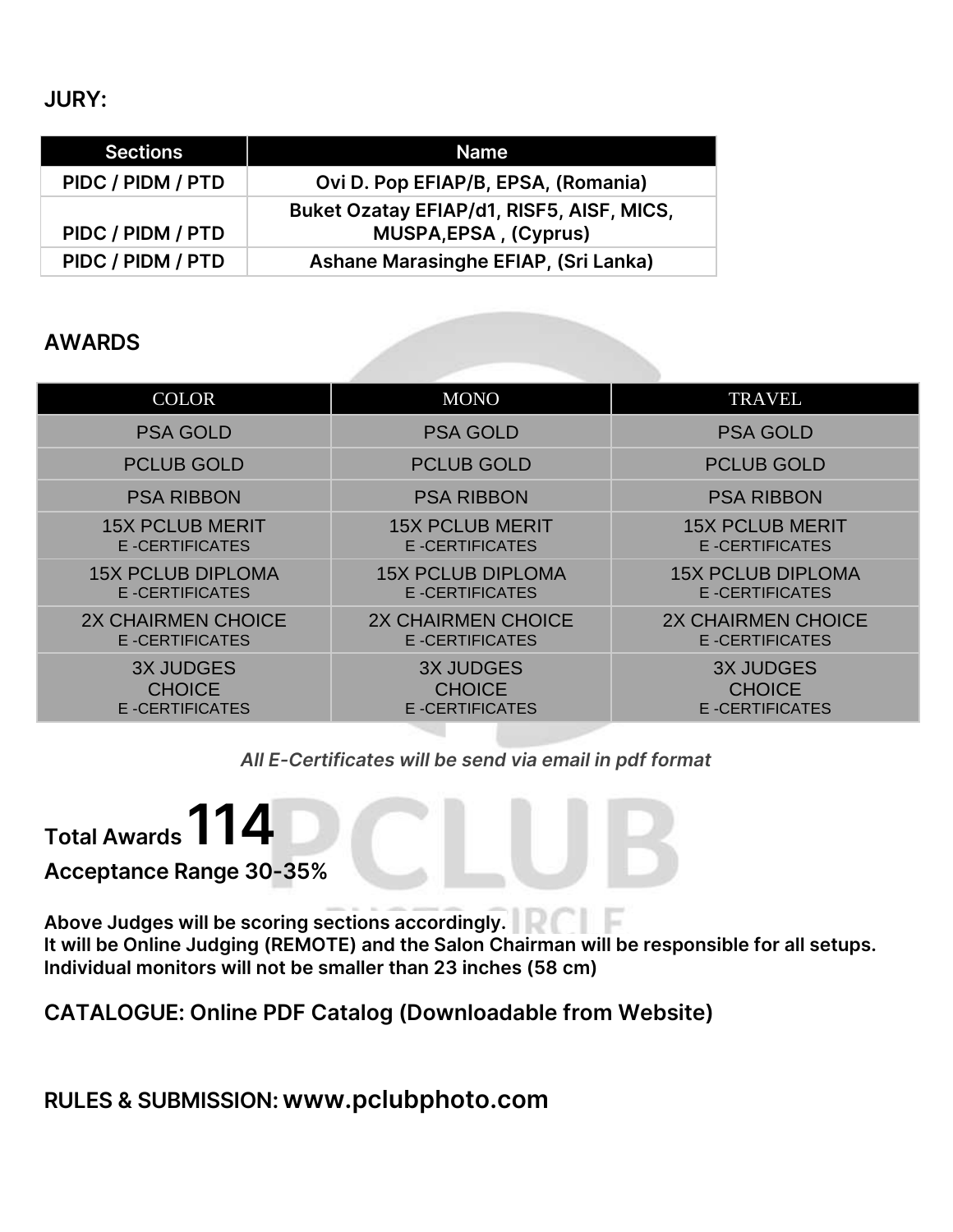**Image Size: No more than 1920 pixels horizontal by no more than 1080 pixels vertical side, DPI is 300 and Maximum 2 MB, JPEG, RGB.**

**This is the native resolution of the projector so these dimensions will give optimum viewing. Please note, portrait images must be no more than 1080 pixels vertically. Smaller images are acceptable but will be projected smaller on the screen. The projection background is black, DO NOT fill empty space with/or add large borders. Any borders should be no greater than 2 pixels wide and must be incorporated within the 1920 x 1080 pixels image size.**

**Please check all image sizes before submission; images with sizes larger than specified will be rejected by the entry form and will inform you to resubmit.**

#### **Online Gallery:**

**Online Gallery, showing the winning and all accepted images from 08 March 2022 at [www.pclubphoto.com](http://www.pclubphoto.com/)**

#### **RULES FROM ORGANIZER**

#### **Disqualification Norms:**

- **A) Barred entrants from PSA will not be allowed in this exhibition.**
- **B) Monochrome images may not be entered in PID Color sections.**
- **C) Color images may not be entered in PID Monochrome sections.**
- **D) Images which do not adhere to section definition shall be liable to be disqualified.**
- **E) Images with 2-4 pixel border is allowed in restricted sections**

#### **GENERAL CONDITIONS**

**IMAGE AND ENTRY REQUIREMENTS**

**This exhibition is open to anyone; however, an entry may be rejected when the Sponsor or the Exhibition Organizers, in their reasonable discretion, believes the entry does not conform to exhibition rules and these Conditions of Entry. Membership in any photographic organization is not required.**

**Sanctions: Entries will not be accepted from any entrant who is currently sanctioned by PSA.**

**The Exhibition will be conducted in accordance with the rules of the PSA**

**an entrant's images will not be presented to the judges consecutively. An entrant's four images will be distributed throughout four rounds of judging in that section. Distribution of images will be in the same round order as submitted by the entrant.**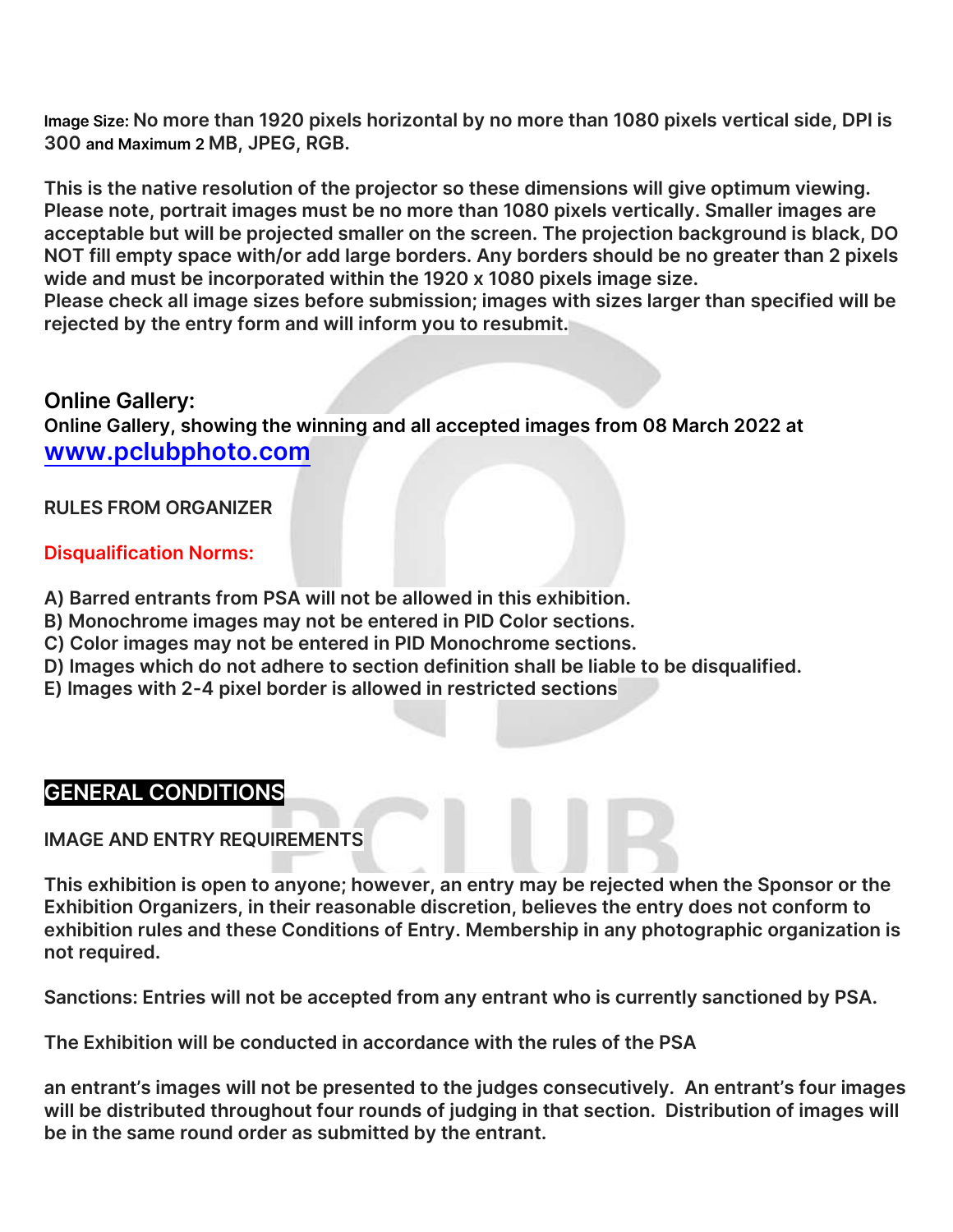**An image may be entered in only one section where acceptances of that image in multiple sections would be eligible for the same star path.**

#### **PSA Star Ratings**

**To receive proper Star ratings credit from PSA, entrants must provide their names and country exactly the same in each exhibition. Aliases are not permitted. Please contact PSA in the event of name changes or relocating to another country**

#### **Image Creation**

**Entries must originate as photographs (image-captures of objects via light sensitivity) made by the entrant on photographic emulsion or acquired digitally.**

#### **Certification:**

**By virtue of submitting an image, the entrant certifies the work as his or her own (.Images may not incorporate elements produced by anyone else (for example: clip art, images or art by others downloaded from the Internet). Aliases are not allowed. The entrant permits the sponsors to reproduce all or part of the entered material free of charge for publication and/or display in media related to the exhibition. This may include low resolution posting on a website. Note: Entrants who indicate that their images may not be reproduced or used "will not be eligible for awards" or inclusion in audio-visuals of the exhibition "and could be subject to disqualification" by the exhibition sponsors. The exhibition assumes no liability of any misuse of copyright**

**Alteration and Computer Generation Subject to Divisional restrictions (particularly Nature, Photo Travel, and Photojournalism) images may be altered, either electronically or otherwise, by the maker. Adjustments to enhance images or creatively modify images are allowed providing the underlying photograph is retained in a way that is obvious to the viewer. Images may not be constructed entirely with a computer, and must be the sole work of the author**

**Re-use of accepted images: Once an image has been accepted in a PSA Recognized exhibition, any identical image, or near identical image, may not, in future, be entered or re-entered in any section of the same Division Star Ratings class in that exhibition regardless of media, format, or title; may not be re-titled for entry into any other PSA Recognized exhibition, including translation into another language.**

**Entry: An Entry consists of, up to and including, four (4) images entered by a single Entrant into the same Section. An entrant may only enter a specific Section once.**

#### **Titles:**

**Each image must have a unique title. That unique title must be used for entry of that image or of an Identical Image into any and all PSA-Recognized exhibitions. Titles must be 35 characters or fewer.**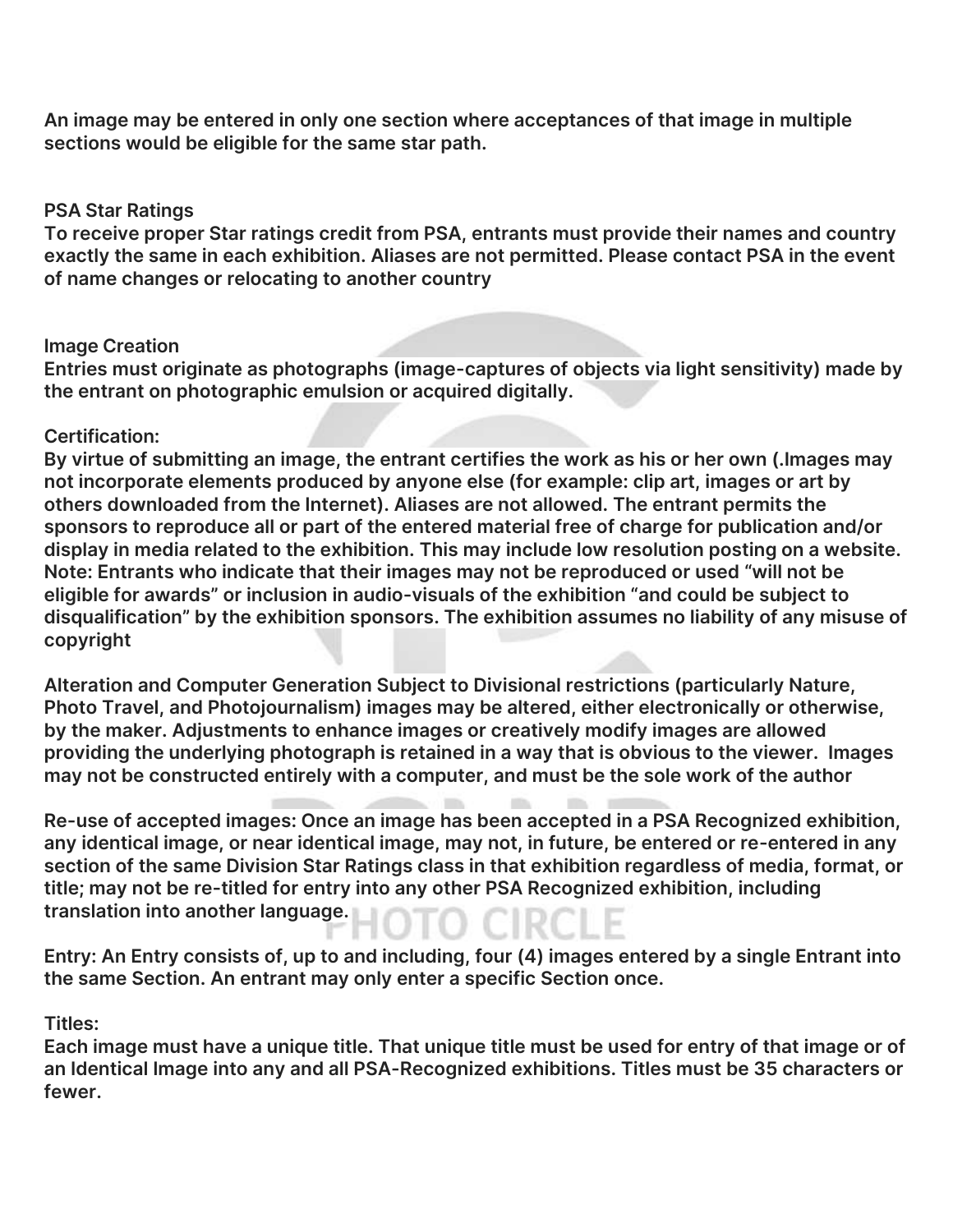**No titles may be visible to the judges, and nothing in the image may identify the maker. Titles must not include file extensions such as .jpg or .jpeg (or any other camera capture filenames), or words such as "untitled" or "no title". Titles may not consist solely of numbers.**

**Color and Monochrome:**

**Color and Monochrome images from the same capture that share substantial pictorial content in common will be considered the same image and must be given the same title.**

#### **DATA PROTECTION**

**By entering this exhibition, you are explicitly consenting to the personal details you have supplied, including email addresses, being held, processed and used by the exhibition organizers for purposes associated with this exhibition. You also explicitly consent to such information being sent to organizations that have accorded official recognition, patronage or accreditation to this exhibition. You acknowledge and accept that entering this exhibition means that the status and results of your entry may be made public.**

#### **SUBJECT MATTER AND SECTION DEFINITIONS**

#### **Statement on Subject Matter applicable to all sections**

**The fundamental rule that must be observed at all times and applies to all sections offered in exhibitions with FIAP patronage or PSA recognition is that the welfare of living creatures is more important than any photograph. This means that practices such as baiting of subjects with a living creature and removal of birds from nests, for the purpose of obtaining a photograph, are highly unethical, and such photographs are not allowed in any exhibition with FIAP patronage or PSA recognition. Under no circumstances may a living creature be placed in a situation where it will be killed, injured or stressed for the purpose of obtaining a photograph. This rule applies regardless of whether or not the creature being killed, injured or stressed is visible in the captured image.**

**There are also concerns about the use of aerial photography, drones, helicopters, low flying aircraft. These should not cause any interference with other individuals or animals which causes a disturbance in their normal activity or disrupt the way any individuals or animals interact with their environment.** 

**Entry in this exhibition is conditional on accepting these policies. The content of images must comply with these General Conditions and with the Division and Section definitions listed in these conditions. Images that - in the sole opinion of the judges or the Exhibition Organizers - do not comply, will be disqualified so the entrant may be aware of the problem when considering entry into other exhibitions with FIAP patronage/PSA recognition.**

**Further details on the PSA's drone policy may be found at [https://psa-photo.org/index.php?psa-policies#drone](https://psa-photo.org/index.php?psa-policies%23drone)**

**PSA Monochrome Definition**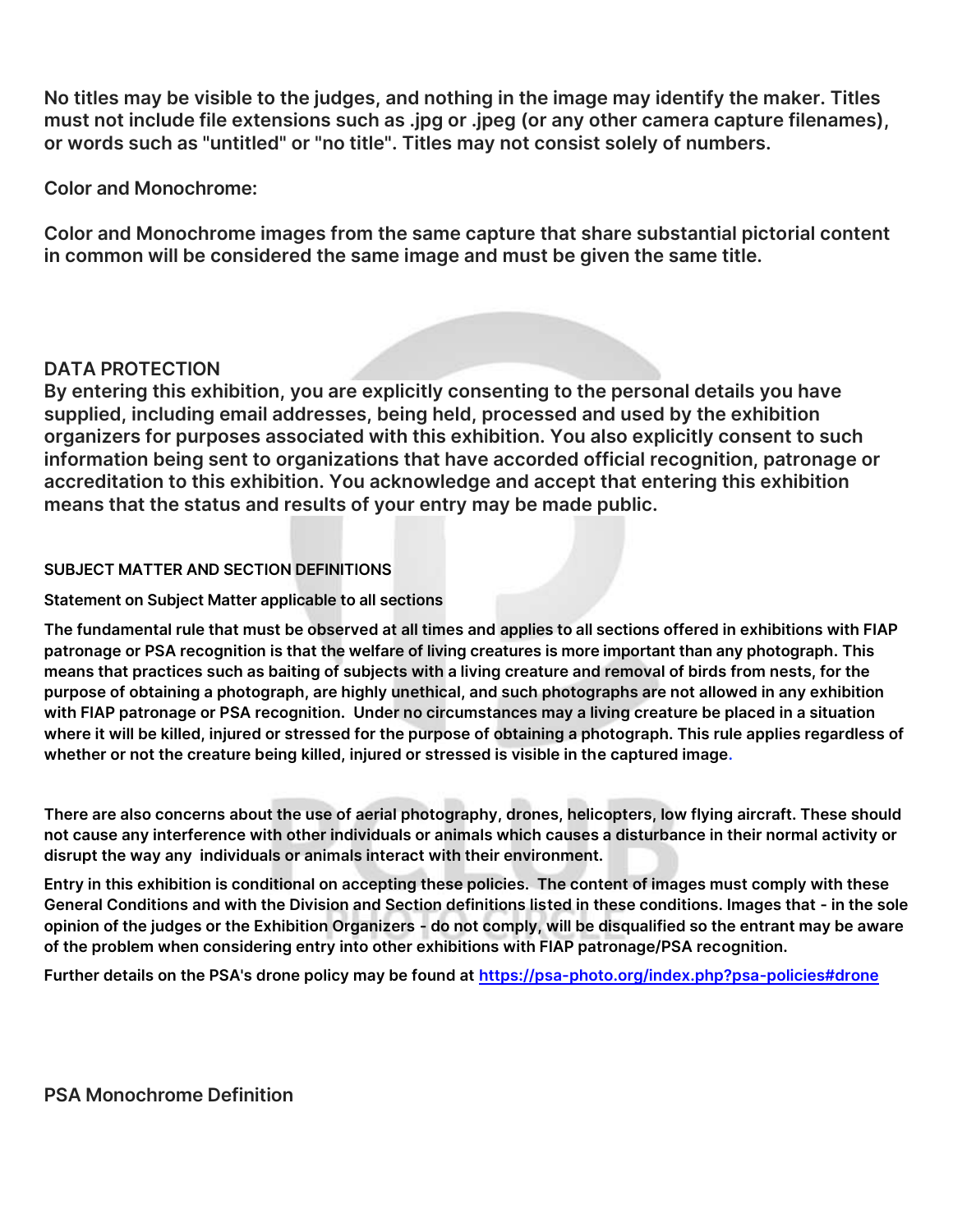**An image is considered to be Monochrome only if it gives the impression of having no color (i.e. contains only shades of grey which can include pure black and pure white) OR it gives the impression of being a greyscale image that has been toned in one color across the entire image. (For example by Sepia, red, gold, etc.) A greyscale or multi-colored image modified or giving the impression of having been modified by partial toning, multi-toning or by the inclusion of spot coloring does not meet the definition of monochrome and shall be classified as a Color Work**

**Greyscale Monochrome images may be entered for Nature, Photojournalism and Photo Travel but toned images are not permitted for these sections.**

**PSA Photo Travel Definition**

**A Photo Travel image expresses the characteristic features or culture of a land as they are found naturally. There are no geographical limitations. Images from events or activities arranged specifically for photography, or of subjects directed or hired for photography are not permitted. Close up pictures of people or objects must include features that provide information about the location.**

**Techniques that add, relocate, replace or remove any element of the original image, except by cropping, are not permitted. The only allowable adjustments are removal of dust or digital noise, restoration of the appearance of the original scene, and complete conversion to greyscale monochrome. Other derivations, including infrared, are not permitted. All images must look natural.**

**Attention is drawn to the PSA Statement on Subject Matter which applies to all sections**

**Vignettes and Borders**

**For the purpose of this exhibition vignettes are not allowed in Photo Travel Digital images. Any border added must be a single border of white or grey, no greater than 3 -5 pixels in width.** 

**Breaches of Rules**

PHOTO CIRCLE

**If, at any time, it is determined in the reasonable discretion of the exhibition organizer or the judges before, during, or after the judging of an exhibition that an entrant has submitted entries where one or more images may fail to comply with these Conditions of Entry, including the stated definitions, the exhibition organizers reserve the right to delete the entry from the exhibition and void any or all acceptances or awards in connection with the exhibition. Fees may be forfeited or refunded in these circumstances. The entrant acknowledges that the decision of the exhibition organizers or the judges is final**